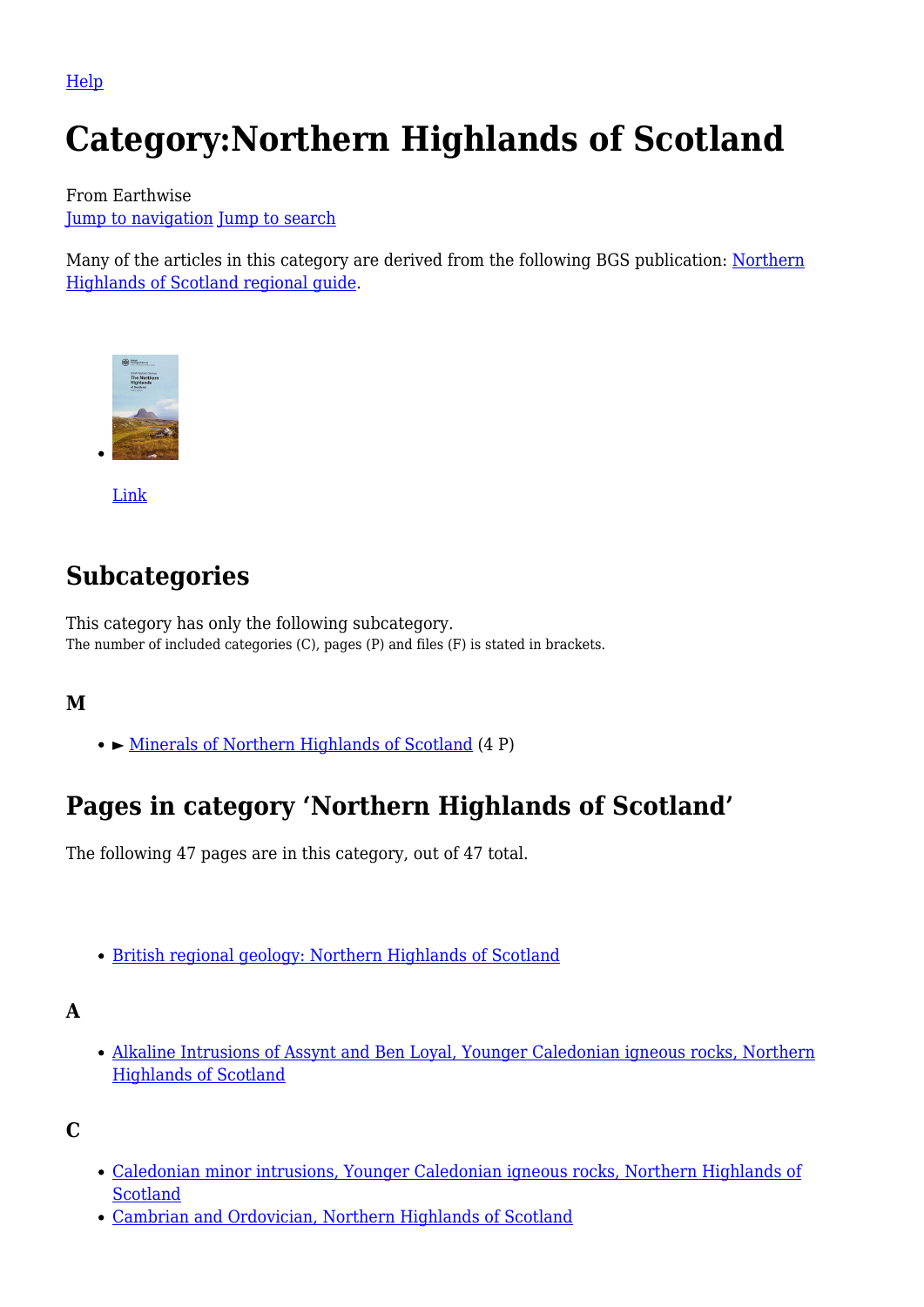- [Carboniferous, Northern Highlands of Scotland](http://earthwise.bgs.ac.uk/index.php/Carboniferous,_Northern_Highlands_of_Scotland)
- [Cretaceous, Northern Highlands of Scotland](http://earthwise.bgs.ac.uk/index.php/Cretaceous,_Northern_Highlands_of_Scotland)

#### **E**

- [Early basic and intermediate rocks within the Caledonides, Northern Highlands of Scotland](http://earthwise.bgs.ac.uk/index.php/Early_basic_and_intermediate_rocks_within_the_Caledonides,_Northern_Highlands_of_Scotland)
- [Early basic rocks within the Caledonides, Northern Highlands of Scotland](http://earthwise.bgs.ac.uk/index.php/Early_basic_rocks_within_the_Caledonides,_Northern_Highlands_of_Scotland)
- [Early granites within the Caledonides, Northern Highlands of Scotland](http://earthwise.bgs.ac.uk/index.php/Early_granites_within_the_Caledonides,_Northern_Highlands_of_Scotland)
- [Early igneous activity within the Caledonides, Northern Highlands of Scotland](http://earthwise.bgs.ac.uk/index.php/Early_igneous_activity_within_the_Caledonides,_Northern_Highlands_of_Scotland)
- [Early syenites within the Caledonides, Northern Highlands of Scotland](http://earthwise.bgs.ac.uk/index.php/Early_syenites_within_the_Caledonides,_Northern_Highlands_of_Scotland)
- [Editing Commercial mica in Scotland occurrences north of the Great Glen \(1943\)](http://earthwise.bgs.ac.uk/index.php/Editing_Commercial_mica_in_Scotland_%E2%80%94_occurrences_north_of_the_Great_Glen_(1943))

#### **F**

- [Faults, Northern Highlands of Scotland](http://earthwise.bgs.ac.uk/index.php/Faults,_Northern_Highlands_of_Scotland)
- [Foreland Lewisian, the Hebrides, Northern Highlands of Scotland](http://earthwise.bgs.ac.uk/index.php/Foreland_Lewisian,_the_Hebrides,_Northern_Highlands_of_Scotland)
- [Foreland Lewisian, the mainland, Northern Highlands of Scotland](http://earthwise.bgs.ac.uk/index.php/Foreland_Lewisian,_the_mainland,_Northern_Highlands_of_Scotland)

#### **G**

- [Geology and man, Northern Highlands of Scotland](http://earthwise.bgs.ac.uk/index.php/Geology_and_man,_Northern_Highlands_of_Scotland)
- [Geophysical data, Moine and Outer Isles thrust zones, Northern Highlands of Scotland](http://earthwise.bgs.ac.uk/index.php/Geophysical_data,_Moine_and_Outer_Isles_thrust_zones,_Northern_Highlands_of_Scotland)
- [Granitic vein complexes, Younger Caledonian igneous rocks, Northern Highlands of Scotland](http://earthwise.bgs.ac.uk/index.php/Granitic_vein_complexes,_Younger_Caledonian_igneous_rocks,_Northern_Highlands_of_Scotland)

#### **I**

• [Introduction to the Northern Highlands of Scotland](http://earthwise.bgs.ac.uk/index.php/Introduction_to_the_Northern_Highlands_of_Scotland)

### **J**

• [Jurassic, Northern Highlands of Scotland](http://earthwise.bgs.ac.uk/index.php/Jurassic,_Northern_Highlands_of_Scotland)

#### **L**

- [Lewisian inliers east of the Moine Thrust, Northern Highlands of Scotland](http://earthwise.bgs.ac.uk/index.php/Lewisian_inliers_east_of_the_Moine_Thrust,_Northern_Highlands_of_Scotland)
- [Lewisian, Northern Highlands of Scotland](http://earthwise.bgs.ac.uk/index.php/Lewisian,_Northern_Highlands_of_Scotland)
- [Lower Old Red Sandstone, Northern Highlands of Scotland](http://earthwise.bgs.ac.uk/index.php/Lower_Old_Red_Sandstone,_Northern_Highlands_of_Scotland)

#### **M**

- [Mesozoic, introduction, Northern Highlands of Scotland](http://earthwise.bgs.ac.uk/index.php/Mesozoic,_introduction,_Northern_Highlands_of_Scotland)
- [Metallic ores, Geology and man, Northern Highlands of Scotland](http://earthwise.bgs.ac.uk/index.php/Metallic_ores,_Geology_and_man,_Northern_Highlands_of_Scotland)
- [Middle Old Red Sandstone, Northern Highlands of Scotland](http://earthwise.bgs.ac.uk/index.php/Middle_Old_Red_Sandstone,_Northern_Highlands_of_Scotland)
- [Migmatites, early igneous activity within the Caledonides, Northern Highlands of Scotland](http://earthwise.bgs.ac.uk/index.php/Migmatites,_early_igneous_activity_within_the_Caledonides,_Northern_Highlands_of_Scotland)
- [Models for Moine and Outer Isles Thrust Zones development, Northern Highlands of Scotland](http://earthwise.bgs.ac.uk/index.php/Models_for_Moine_and_Outer_Isles_Thrust_Zones_development,_Northern_Highlands_of_Scotland)
- [Moine Succession, introduction and lithology, Northern Highlands of Scotland](http://earthwise.bgs.ac.uk/index.php/Moine_Succession,_introduction_and_lithology,_Northern_Highlands_of_Scotland)
- [Moine Succession, stratigraphy, Northern Highlands of Scotland](http://earthwise.bgs.ac.uk/index.php/Moine_Succession,_stratigraphy,_Northern_Highlands_of_Scotland)
- [Moine Thrust Zone, Northern Highlands of Scotland](http://earthwise.bgs.ac.uk/index.php/Moine_Thrust_Zone,_Northern_Highlands_of_Scotland)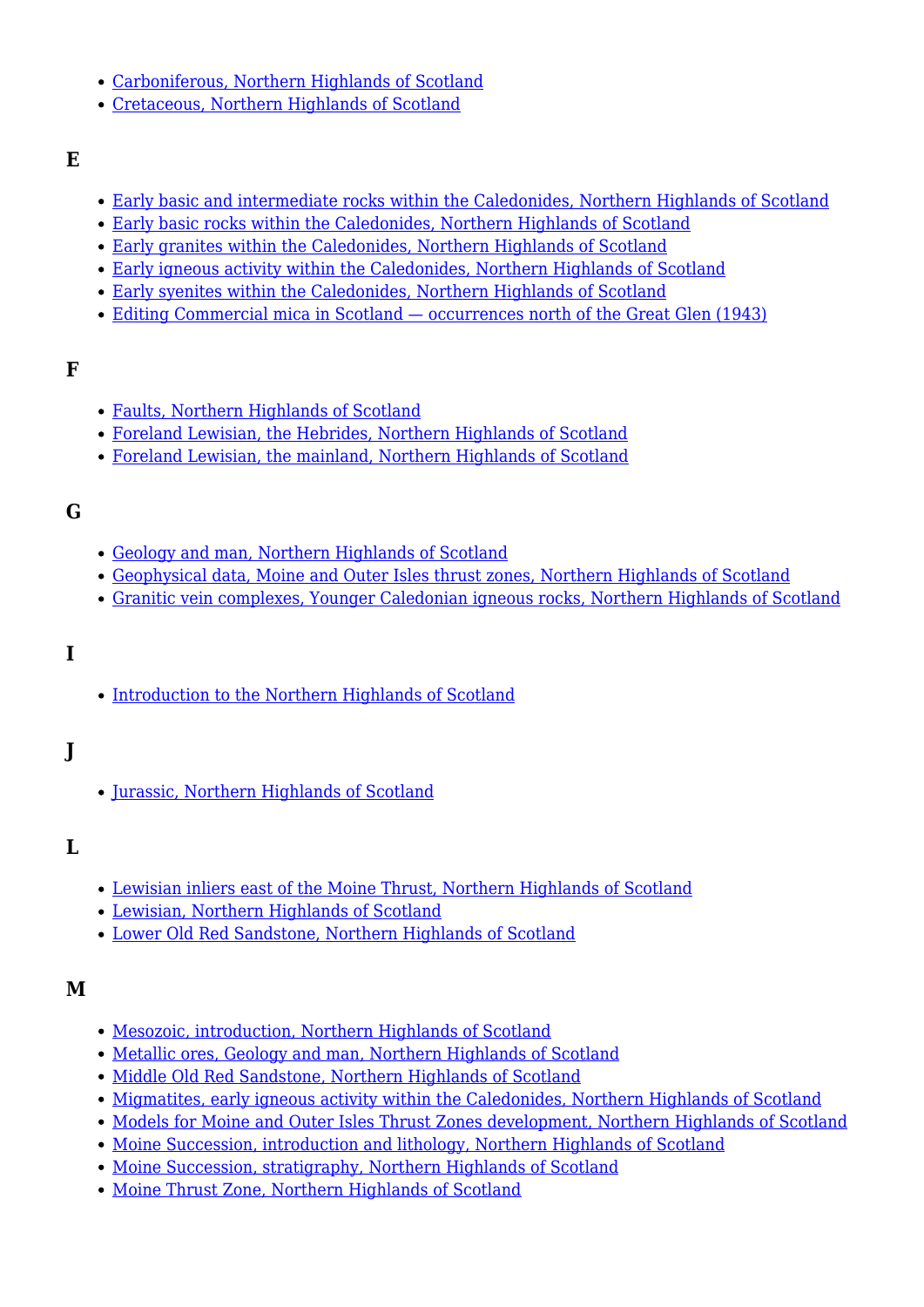#### **N**

- [New Red Sandstone, Northern Highlands of Scotland](http://earthwise.bgs.ac.uk/index.php/New_Red_Sandstone,_Northern_Highlands_of_Scotland)
- [Newer Granites, Younger Caledonian igneous rocks, Northern Highlands of Scotland](http://earthwise.bgs.ac.uk/index.php/Newer_Granites,_Younger_Caledonian_igneous_rocks,_Northern_Highlands_of_Scotland)
- [Non-metallic minerals, Geology and man, Northern Highlands of Scotland](http://earthwise.bgs.ac.uk/index.php/Non-metallic_minerals,_Geology_and_man,_Northern_Highlands_of_Scotland)

#### **O**

- [Old Red Sandstone, Northern Highlands of Scotland](http://earthwise.bgs.ac.uk/index.php/Old_Red_Sandstone,_Northern_Highlands_of_Scotland)
- [Outer Isles Thrust Zone, Northern Highlands of Scotland](http://earthwise.bgs.ac.uk/index.php/Outer_Isles_Thrust_Zone,_Northern_Highlands_of_Scotland)

#### **P**

- [Pleistocene and Recent, Northern Highlands of Scotland](http://earthwise.bgs.ac.uk/index.php/Pleistocene_and_Recent,_Northern_Highlands_of_Scotland)
- [Post-Caledonian igneous activity, Northern Highlands of Scotland](http://earthwise.bgs.ac.uk/index.php/Post-Caledonian_igneous_activity,_Northern_Highlands_of_Scotland)

#### **R**

- [Raised beaches, Pleistocene and Recent, Northern Highlands of Scotland](http://earthwise.bgs.ac.uk/index.php/Raised_beaches,_Pleistocene_and_Recent,_Northern_Highlands_of_Scotland)
- [Regional metamorphic grade within the Northern Highlands Caledonides](http://earthwise.bgs.ac.uk/index.php/Regional_metamorphic_grade_within_the_Northern_Highlands_Caledonides)

#### **S**

- [Seismicity, Northern Highlands of Scotland](http://earthwise.bgs.ac.uk/index.php/Seismicity,_Northern_Highlands_of_Scotland)
- [Selected bibliography, Northern Highlands of Scotland](http://earthwise.bgs.ac.uk/index.php/Selected_bibliography,_Northern_Highlands_of_Scotland)
- [Structure within the Northern Highlands Caledonides](http://earthwise.bgs.ac.uk/index.php/Structure_within_the_Northern_Highlands_Caledonides)
- [Summary of the geology, Northern Highlands of Scotland](http://earthwise.bgs.ac.uk/index.php/Summary_of_the_geology,_Northern_Highlands_of_Scotland)

#### **T**

[Torridonian, Northern Highlands of Scotland](http://earthwise.bgs.ac.uk/index.php/Torridonian,_Northern_Highlands_of_Scotland)

#### **U**

[Upper Old Red Sandstone, Northern Highlands of Scotland](http://earthwise.bgs.ac.uk/index.php/Upper_Old_Red_Sandstone,_Northern_Highlands_of_Scotland)

#### **Y**

'

[Younger Caledonian igneous rocks of the Northern Highlands of Scotland](http://earthwise.bgs.ac.uk/index.php/Younger_Caledonian_igneous_rocks_of_the_Northern_Highlands_of_Scotland)

#### Retrieved from

'[http://earthwise.bgs.ac.uk/index.php?title=Category:Northern\\_Highlands\\_of\\_Scotland&oldid=27483](http://earthwise.bgs.ac.uk/index.php?title=Category:Northern_Highlands_of_Scotland&oldid=27483)

[Categories:](http://earthwise.bgs.ac.uk/index.php/Special:Categories)

- [Geological regions of Scotland](http://earthwise.bgs.ac.uk/index.php/Category:Geological_regions_of_Scotland)
- [2. Northern Highlands area](http://earthwise.bgs.ac.uk/index.php/Category:2._Northern_Highlands_area)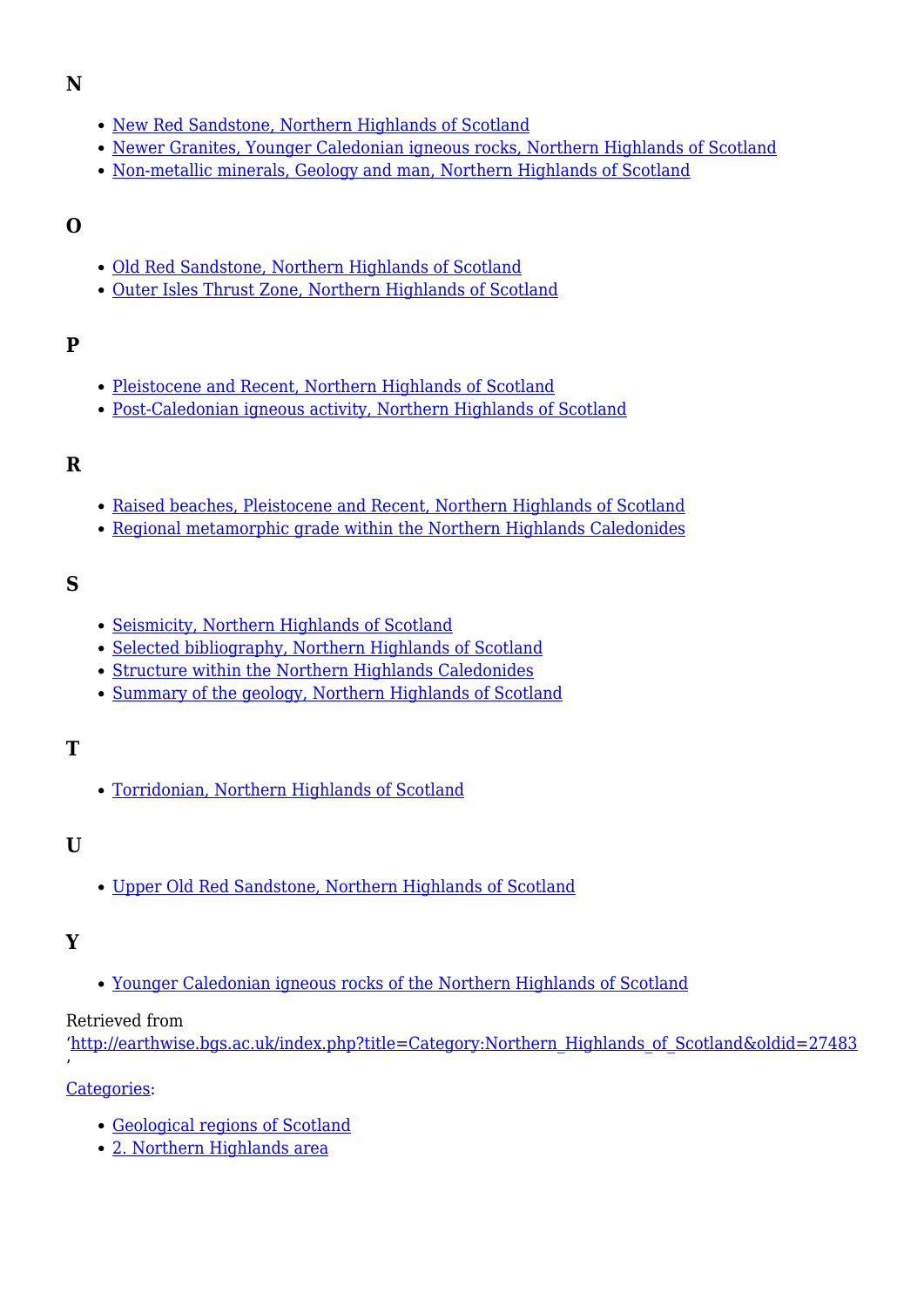# **Navigation menu**

### **Personal tools**

- Not logged in
- [Talk](http://earthwise.bgs.ac.uk/index.php/Special:MyTalk)
- [Contributions](http://earthwise.bgs.ac.uk/index.php/Special:MyContributions)
- [Log in](http://earthwise.bgs.ac.uk/index.php?title=Special:UserLogin&returnto=Category%3ANorthern+Highlands+of+Scotland&returntoquery=action%3Dmpdf)
- [Request account](http://earthwise.bgs.ac.uk/index.php/Special:RequestAccount)

#### **Namespaces**

- [Category](http://earthwise.bgs.ac.uk/index.php/Category:Northern_Highlands_of_Scotland)
- [Discussion](http://earthwise.bgs.ac.uk/index.php?title=Category_talk:Northern_Highlands_of_Scotland&action=edit&redlink=1)

 $\Box$ 

## **Variants**

#### **Views**

- [Read](http://earthwise.bgs.ac.uk/index.php/Category:Northern_Highlands_of_Scotland)
- [Edit](http://earthwise.bgs.ac.uk/index.php?title=Category:Northern_Highlands_of_Scotland&action=edit)
- [View history](http://earthwise.bgs.ac.uk/index.php?title=Category:Northern_Highlands_of_Scotland&action=history)
- [PDF Export](http://earthwise.bgs.ac.uk/index.php?title=Category:Northern_Highlands_of_Scotland&action=mpdf)

 $\Box$ 

#### **More**

#### **Search**

Search Go

#### **Navigation**

- [Main page](http://earthwise.bgs.ac.uk/index.php/Main_Page)
- [Recent changes](http://earthwise.bgs.ac.uk/index.php/Special:RecentChanges)
- [Random page](http://earthwise.bgs.ac.uk/index.php/Special:Random)
- [Help about MediaWiki](https://www.mediawiki.org/wiki/Special:MyLanguage/Help:Contents)

### **Tools**

- [What links here](http://earthwise.bgs.ac.uk/index.php/Special:WhatLinksHere/Category:Northern_Highlands_of_Scotland)
- [Related changes](http://earthwise.bgs.ac.uk/index.php/Special:RecentChangesLinked/Category:Northern_Highlands_of_Scotland)
- [Special pages](http://earthwise.bgs.ac.uk/index.php/Special:SpecialPages)
- [Permanent link](http://earthwise.bgs.ac.uk/index.php?title=Category:Northern_Highlands_of_Scotland&oldid=27483)
- [Page information](http://earthwise.bgs.ac.uk/index.php?title=Category:Northern_Highlands_of_Scotland&action=info)